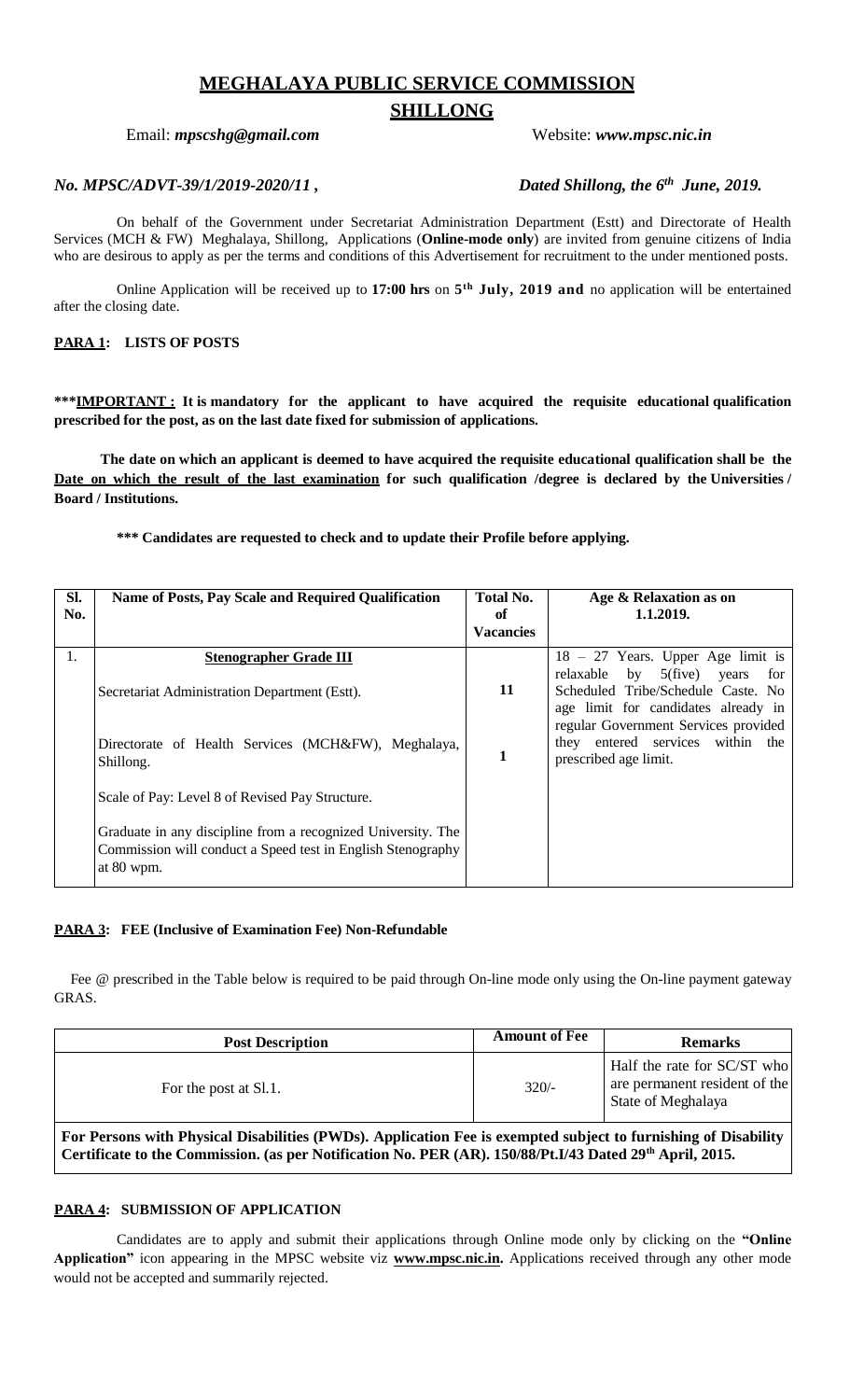For candidates applying for the first time through Online mode, a one-time registration process is required to enable them to apply against the advertised vacancies/posts. Kindly read the instructions on the web page carefully before applying. Last date for online application is **17:00 hrs on 5 th July, 2019.**

 Candidates who have already registered with the Commission's website may log in and apply directly against the advertised vacancies/post indicated above.

#### **Payment of Application Fees**

Candidates who wish to apply may pay the application fees using any one the following modes of payment only:-

- (a) Debit cum ATM cards/Net banking*.*
- (b) e-Challan (Cash Payment)

Payments can be made using credit cards, debit/ATM cards or Net Banking

 **Payment via SBI Net-banking:-**For payments to be made using State Bank of India's Net-banking, please select epayment and select State Bank of India in the Meghalaya Payment Portal page.

**Payment via Net Banking/ATM/Debit cards of other SBI or other Banks :- For payment to be made using** Debit/ATM cards or Net Banking of other banks, please select SBI e-Pay Payment Gateway and click Proceed for Payment.

 **e-Challan /Cash payment at any branch of SBI:-** Candidates may also opt for Cash payments at any of the branches of SBI. For cash payments, please select Payment across Bank Counter. Fill in the required details, an eChallan will be generated. Take a printout of the eChallan and make the required payment at any branch of SBI. Please note that you need **NOT** submit the eChallan to MPSC.

 Kindly note that an additional amount in the form of Banks commission may be applicable depending upon the mode of payment. The amount once deposited shall not be refundable or adjusted against any other purpose.

 In case of any problem being faced in the processing of the online application, applicants can contact the Office of the Meghalaya Public Service Commission directly in person or e-mail at mpscshg@gmail.com along with their phone number.

# **PARA 5: INSTRUCTIONS**

I. Applicants are advised to apply well in advance without waiting for the closing date.

II. Candidate must appear for Written Test/Interview at his/her own expenses.

 *Admission at all stages of the recruitment process for which the candidates are admitted by the Commission will be purely provisional and is subject to satisfying the prescribed eligibility conditions. If, on verification at any stage of the recruitment process, it is found that applicants/candidates do not fulfill any of the eligibility conditions, their candidature for the post will automatically be cancelled by the Commission without notice.*

#### **PARA 6: RESERVATION OF VACANCIES**

As per Reservation Policy issued by the State Government of Meghalaya.

# **PARA 7: COMMISSION'S DECISION ON ELIGIBILITY OF CANDIDATES**

Only preliminary scrutiny of the applications and other aspects will be undertaken before proceeding to the next stage of the recruitment and therefore, the acceptance of candidature will only be provisional. Candidates are advised to carefully go through the eligibility criteria prescribed for the post such as educational qualification, age, physical standards etc. and satisfy themselves that they are eligible for the posts, before applying. **After such scrutiny a "Proposed** Rejection/ Ineligibility List" shall be published and hosted in the Commission's website as well as in the Notice Board of the M.P.S.C Office/Cells. A candidate is allowed 15 days time to file representation against such proposed Rejection. Original Certificates will be sought only from those candidates who qualify for the Personal Interview. If **the candidate does not furnish the original certificates to substantiate his educational qualification his/her candidature will be cancelled and the Commission's decision in this regard shall be final. Candidates who have also not fulfill the requisite qualification as on the last date of receipt of application will not be eligible to apply for the posts.**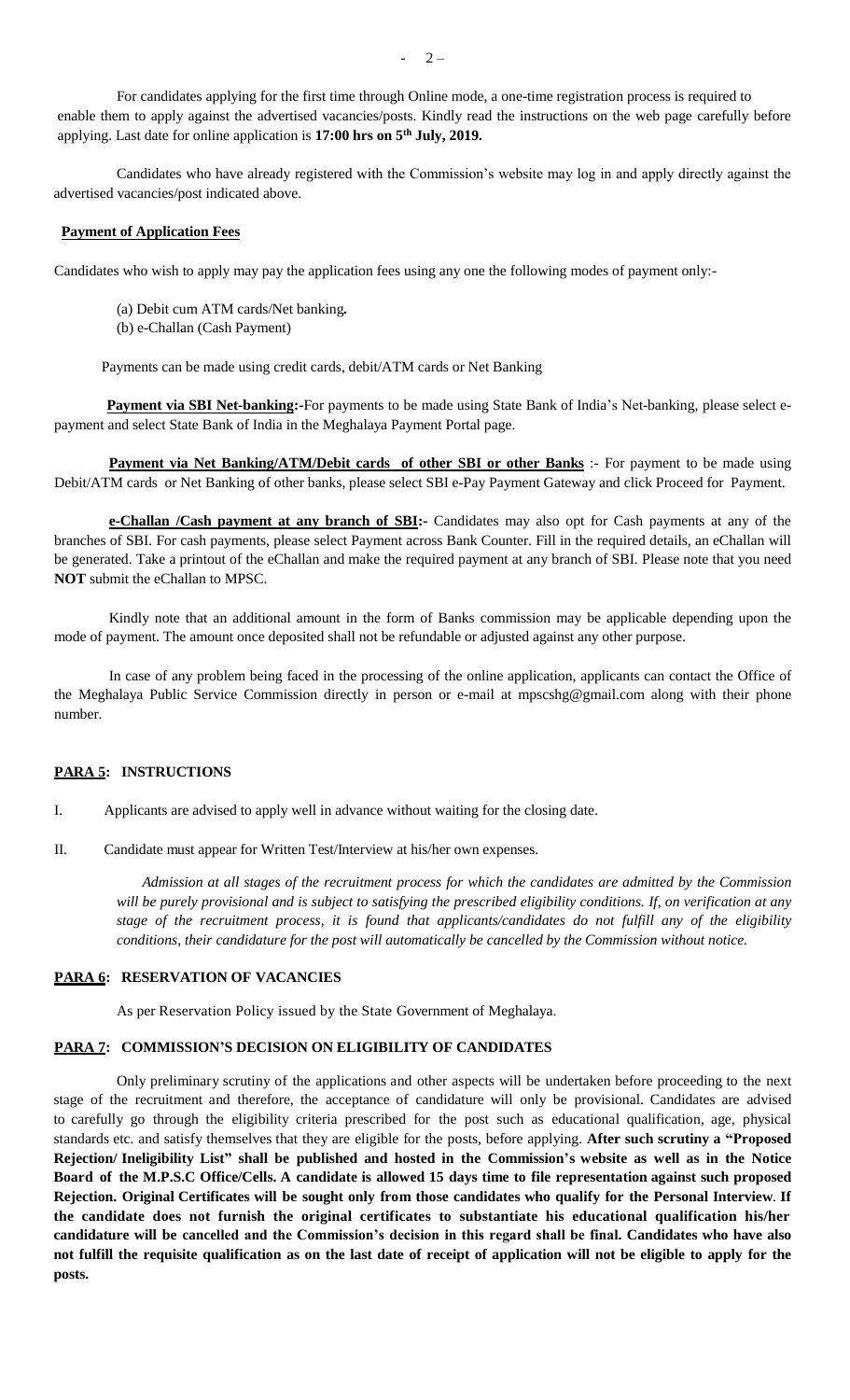# **PARA 8: METHOD OF SELECTION**

 The final selection/ recommendation of suitable candidates against the vacancies notified in this Advertisement shall be made by the Commission through any of the following processes.

1. Typing Speed, English Composition and Stenography Test, in recruitment to post of Typist and Stenographer (All Grades) as the case may be.

2.(i) Written Examination (Where syllabus has been provided by concerned Department)  $\implies$ Personal Interview.

- (ii) Screening Test  $\Longrightarrow$  Personal Interview
- (iii) Screening Practical Test-> Personal Interview
- (iv) Preliminary Screening Test  $\Longrightarrow$  Main Examination  $\Longrightarrow$  Personal Interview
- (v) Physical Efficiency Test  $\Longrightarrow$  Preliminary Screening Test  $\Longrightarrow$  Main Examination  $\Longrightarrow$  Personal Interview.
- (vi) Any other method as may be adopted by the Commission.

#### **\*\*\*\*It will be the discretion of the Commission to cancel any processes mentioned above if found that illegal/unfair means have been adopted during the conduct of the recruitment process.**

1(a)- **Written Examination**- This shall be mandatory in respect of recruitments to posts where the Service Rules has specifically prescribed the conduct of such examinations. In such cases, the subjects, syllabus, total marks and pattern of examination shall be as notified by the concerned Government Department under such Rule.

2(b)- **Screening Test**- This shall be applied /conducted by the Commission in respect of all recruitments to those posts where the method of selection/Syllabus has not been prescribed by the Service Rules. The objective of the test is to shortlist the number of eligible candidates in recruitments where the number of candidates is disproportionately large compared to the available vacancies.

3(c)- **Screening Practical Test**- This shall be applied/conducted by the Commission in respect of all recruitments to those posts where the method of Skill Test has not been prescribed by the Service Rules.

4(d)- **Preliminary Test**- The Commission may, at its discretion, decide to hold Preliminary Test in those categories of recruitment where the number of candidates disproportionately large compared to the notified vacancies **or** may hold the Preliminary Test as per requirement in the syllabus provided by the department concerned.

5(e)- **Personal Interview**- On the result of such Screening Test/ Screening Practical Test/ Written Examination, the Commission shall call such number of candidates as it may think appropriate to appear for the Personal Interviews. The principle/policy followed is as per decision made by the Commission on 28<sup>th</sup> July, 2017 with variation from 1:10 to 1:2.5 depending on the number of posts advertised.

6(f)- **Main Examination**- On the basis of such Preliminary Tests, the number of candidates who shall be called to appear for the Main Examination shall not be more than 10(ten) times the number of vacancies declared.

7(g)- **Physical Efficiency Test (PET)-** Wherever required and prescribed by the Service Rules PET shall be conducted by the Commission assisted by a Medical Board duly constituted for the purpose, in accordance with the norms/standards and such specification as prescribed under such Rules.

# **\*\*\*Only candidates who have produced all the required documents in the original relating to their educational qualification, date of birth, caste, community and other certificates wherever required and prescribed by Rules will be deemed qualified to be called for Personal Interview.**

#### **Multiple Choice OMR based Test-**

Screening Tests or Preliminary Screening Tests, where decided to be held, shall be Multiple Choice OMR based Tests. The subjects for the Multiple Choice OMR based Tests shall be as follows:-

1. **General English** – Marks to be specified as per the standard and qualification for the post.

**2. General Awareness & Aptitude Test** – Marks to be specified as per the standard and qualification for the post

**3. Arithmetic/Mathematics** – Marks to be specified as per the standard and qualification for the post for the post.

**4. For Technical post** – relevant subjects will be included - Marks to be specified as per the standard and qualification for the post

#### **5. Any other subject to be included as per the standard and qualification for the post.**

#### **Essay Type Test** –

Written Examination/Main Examination where decided to be held shall be of Essay Typed. The subjects to be notified for such essay typed examination shall be strictly as per the syllabus forwarded by concerned department for the said post.